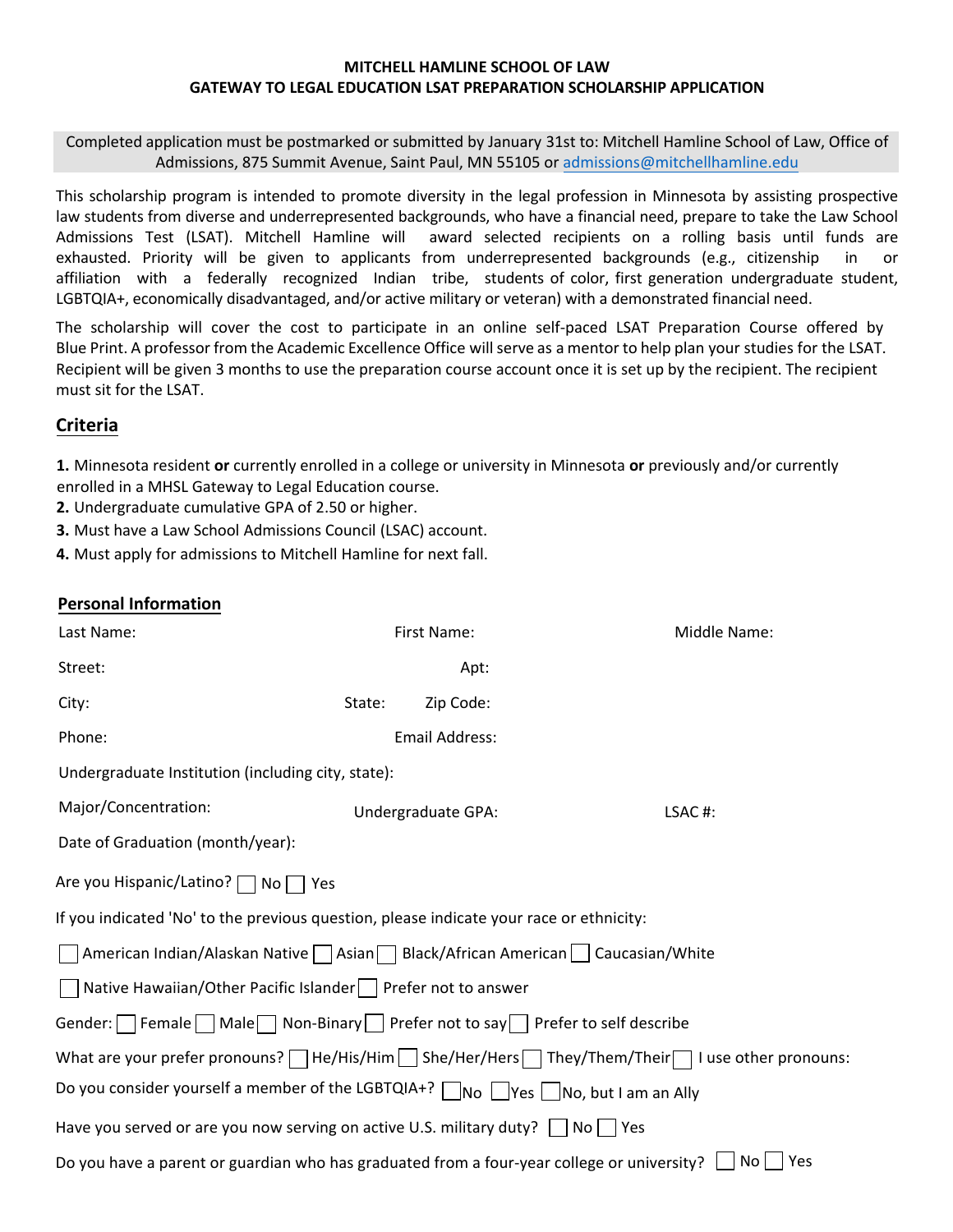## **Character & Fitness**

| The character and fitness questions will be on the admissions application. Provide a complete explanation for each<br>question to which you answer "yes."                                                                                                                                                                                                          |
|--------------------------------------------------------------------------------------------------------------------------------------------------------------------------------------------------------------------------------------------------------------------------------------------------------------------------------------------------------------------|
| No   Yes<br>1. Has your education or employment been interrupted for six or more months?                                                                                                                                                                                                                                                                           |
| 2. Have you ever been placed on probation, suspended, or dismissed from any educational institution?<br>No l<br>Yes                                                                                                                                                                                                                                                |
| 3. Have you ever in your life been charged with the violation of any law, including traffic laws? (Exclude paid parking<br>tickets.) You must disclose this requested information even if the charges were dismissed, you were acquitted, the<br>conviction was stayed or vacated, the record was sealed or expunged, or you were a juvenile. $\Box$ No $\Box$ Yes |
| 4. Has your driver's license ever been cancelled, suspended, or revoked for any reason?<br>   No    Yes                                                                                                                                                                                                                                                            |
| 5. Is there anything in your history that might raise a question as to your moral character or fitness to practice law?                                                                                                                                                                                                                                            |
| $No$   Yes                                                                                                                                                                                                                                                                                                                                                         |
| <b>Enrollment</b>                                                                                                                                                                                                                                                                                                                                                  |
| 1. Will you be applying for the upcoming fall?<br>$ No $   Yes                                                                                                                                                                                                                                                                                                     |
| If you selected 'Yes', please specify which term:                                                                                                                                                                                                                                                                                                                  |
| 2. Which enrollment option will you be applying?                                                                                                                                                                                                                                                                                                                   |
| FT On campus $\Box$ PT Day On campus $\Box$ PT Evening On campus $\Box$ PT Blended (Asynchronous online & on campus)                                                                                                                                                                                                                                               |
| <b>MHSL Gateway to Legal Education Question</b>                                                                                                                                                                                                                                                                                                                    |
| No    Yes<br>1. MHSL Gateway to Legal Education Course participant?                                                                                                                                                                                                                                                                                                |
| 2. If yes, name of college or university                                                                                                                                                                                                                                                                                                                           |
| 3. Term/Yr enrolled in Gateway course.                                                                                                                                                                                                                                                                                                                             |
| 4. Name of Course                                                                                                                                                                                                                                                                                                                                                  |

#### **Certification:**

I certify that the information submitted in this application and any attached materials are complete and accurate to the best of my knowledge. I agree to notify MHSL of any changes in the information included in this application that might affect my eligibility for a scholarship. If selected to receive a scholarship, I agree to submit my application and required materials through LSAC.org for admission consideration to Mitchell Hamline School of Law. Materials submitted with this scholarship application DO NOT meet the requirements for the admissions application but may be referenced. I agree that my name, likeness, and selected information contained in my application may be used for promotional purposes by MHSL without further compensation or notification.

| <b>Applicant Signature:</b> | Date: |
|-----------------------------|-------|
|                             |       |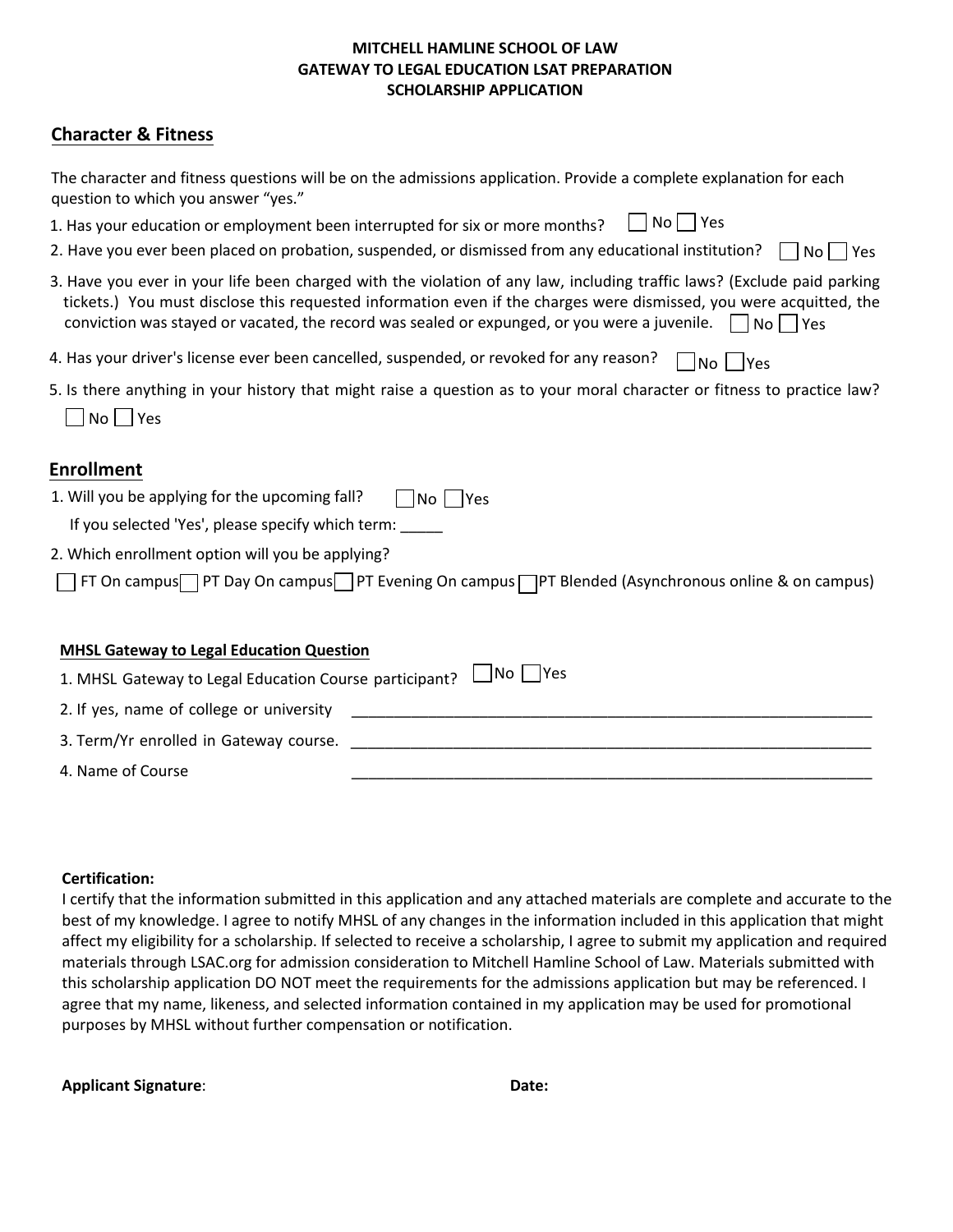#### **Submit the following materials:**

- **Personal Statement**: Attach a statement and indicate how you meet the criteria for this scholarship, why you are interested in attending law school, and why receiving this scholarship would help in accomplishing your goals (not to exceed two double-spaced pages).
- **Undergraduate Transcript**: Attach a current unofficial transcript from your undergraduate institution.
- **LSAC Account Registration**: Provide your LSAC number on page 1.
- **Financial Need Statement**: Attach a statement demonstrating your financial need for this scholarship.

Mitchell Hamline School of Law application for admission is open October 1 to July 15 for Fall consideration. Enrollment is limited by class size and may close at any time. Apply early.

#### **Example of the admissions timeline:**

| Item                                                                                           | <b>Timeline</b>       |
|------------------------------------------------------------------------------------------------|-----------------------|
| Submit application and other required materials to LSAC (no application fee for MHSL)          | October               |
| LSAT Preparation Scholarship awarded (any time up to January 31)                               | October               |
| Six to eight weeks preparation for the LSAT and register for the LSAT by registration deadline | Mid- to Late November |
| Sit for the LSAT (latest LSAT June)                                                            | November 25           |
| LSAT results received                                                                          | Late December         |
| Application for Admission reviewed                                                             | Late December         |
| Admissions decision made four to six weeks after submission of a complete application          | Early to Mid-February |